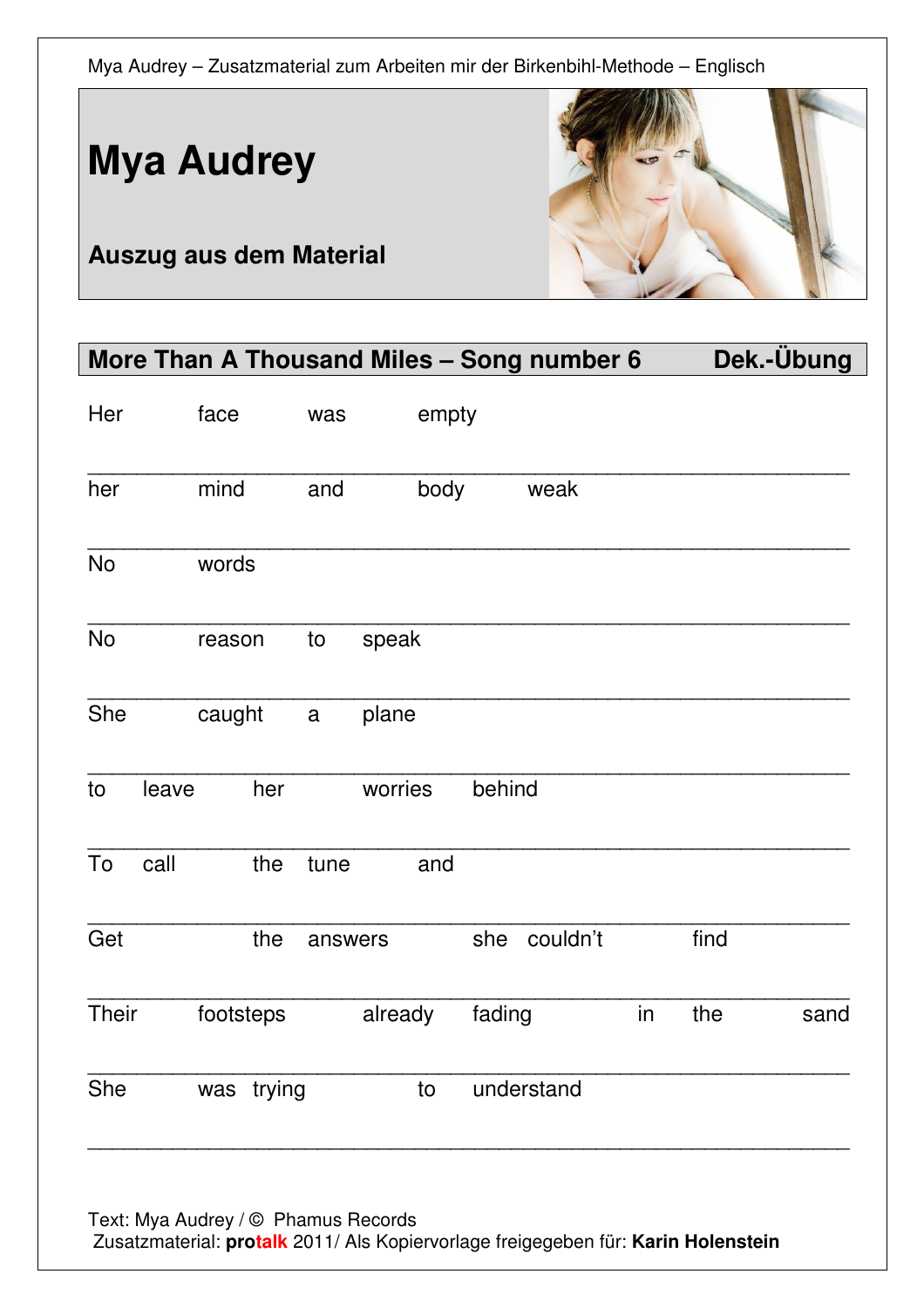#### **More Than A Thousand Miles – Song number 6 Dekodierung**

| Her<br><b>Ihr</b>                                             | face<br><b>Gesicht</b>                      |                          | was<br>war                 | empty<br>leer            |                             |                         |                               |                                          |                          |                      |                     |  |  |
|---------------------------------------------------------------|---------------------------------------------|--------------------------|----------------------------|--------------------------|-----------------------------|-------------------------|-------------------------------|------------------------------------------|--------------------------|----------------------|---------------------|--|--|
| her<br>ihr                                                    | mind<br>and<br>Geist<br>und                 |                          |                            | body<br>Körper           |                             | weak<br>schwach         |                               |                                          |                          |                      |                     |  |  |
| <b>No</b><br>words,<br><b>Keine</b><br>Worte,                 |                                             |                          | no<br>kein                 |                          | to<br>reason<br>Grund<br>zu |                         |                               | speak<br>sprechen                        |                          |                      |                     |  |  |
| She caught<br>a<br><b>Sie</b><br>fing<br>ein                  |                                             |                          |                            | plane<br><b>Flugzeug</b> |                             |                         |                               |                                          |                          |                      |                     |  |  |
| to<br>zu                                                      | her<br>leave<br>lassen                      |                          |                            | worries<br>ihre Sorgen   |                             |                         | behind<br>hinter              |                                          |                          |                      |                     |  |  |
| To<br>Zu                                                      | call<br>the<br>rufen<br>das                 |                          |                            | tune<br><b>Lied</b>      |                             | and<br>und              |                               |                                          |                          |                      |                     |  |  |
| Get<br>the<br>die<br><b>Bekommen</b>                          |                                             |                          | answers<br><b>Anworten</b> |                          |                             | she<br>sie              | couldn't                      | konnte-nicht                             |                          | find<br>finden       |                     |  |  |
| <b>Their</b><br>footsteps<br><b>Fussspuren</b><br><b>Ihre</b> |                                             |                          |                            | already<br>bereits       | fading<br>verblassend       |                         |                               | in<br>in                                 | the<br>dem               |                      | sand<br><b>Sand</b> |  |  |
| She was<br><b>Sie</b>                                         | war                                         | trying                   | versuchend                 | to<br>zu                 |                             | understand<br>verstehen |                               |                                          |                          |                      |                     |  |  |
| Why<br>the<br>road<br>die<br><b>Warum</b><br><b>Strasse</b>   |                                             |                          | is<br>ist                  | SO<br><b>SO</b>          |                             |                         |                               | long and winding<br>lang und schlängelnd |                          |                      |                     |  |  |
| Why<br>the<br>die<br><b>Warum</b>                             |                                             | lights<br><b>Lichter</b> |                            | have<br>haben            |                             | always<br>immer         |                               | been<br>qewesen                          |                          | blinding<br>blendend |                     |  |  |
| She's<br>Sie-hat                                              |                                             | walked<br>gelaufen       |                            | away<br>weg              |                             |                         | from so<br>von so             | many<br>vielen                           | places<br><b>Plätzen</b> |                      |                     |  |  |
| So<br>So                                                      | strangers<br>many<br><b>Fremde</b><br>viele |                          |                            | and<br>und               | empty<br>leere              |                         | faces<br><b>Gesichter</b>     |                                          |                          |                      |                     |  |  |
| She's<br>never<br>Sie-hat<br>nie                              |                                             |                          | felt<br>gefühlt            |                          | anything<br>irgendetwas     |                         | like<br>this<br>dieses<br>wie |                                          |                          | before<br>bevor      |                     |  |  |

Text: Mya Audrey / © Phamus Records

Zusatzmaterial: **protalk** 2011/ Als Kopiervorlage freigegeben für: **Karin Holenstein**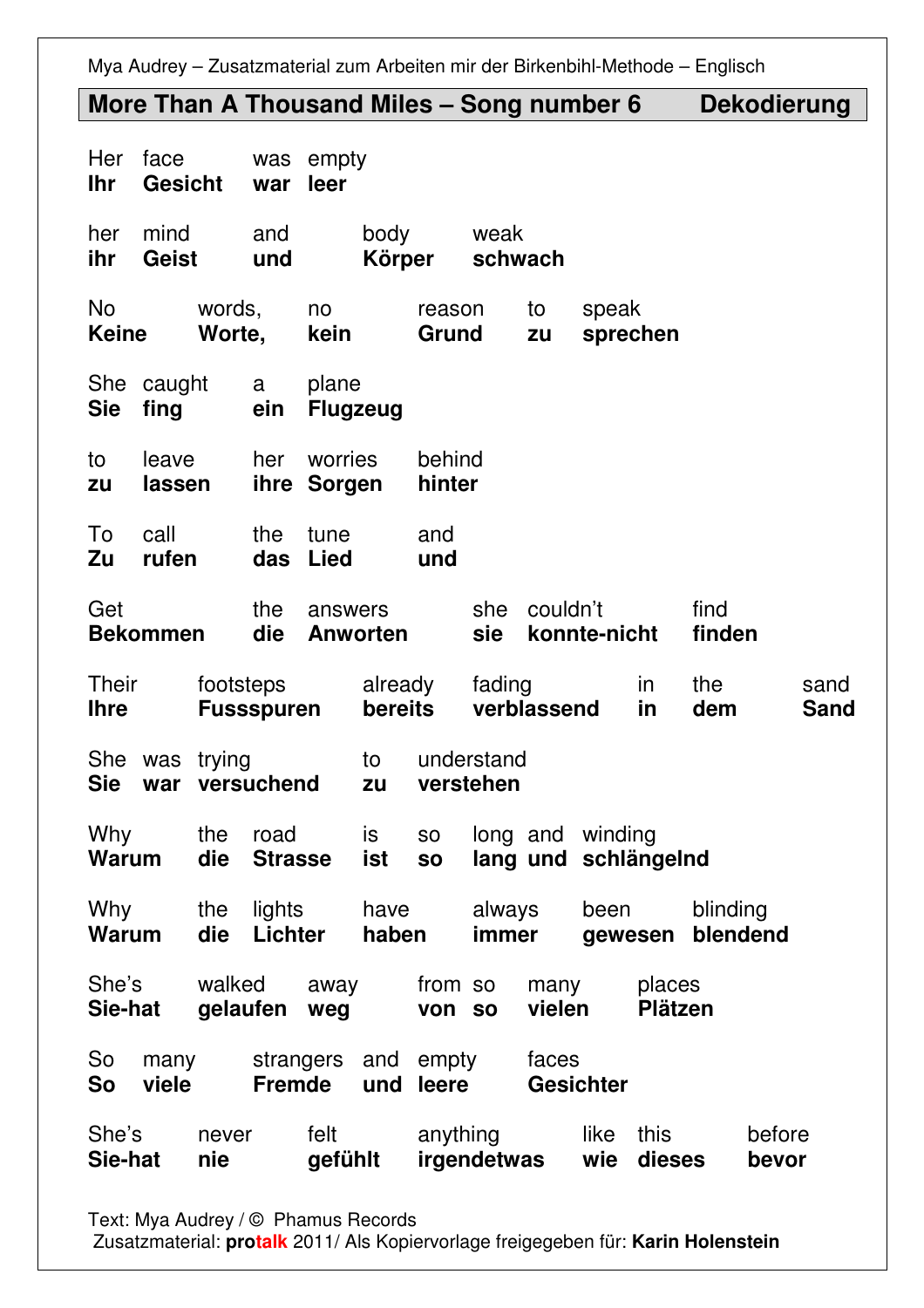### **More Than A Thousand Miles – Song number 6 Lückentext 1**

| Her ___________ was empty             |                                                                                   |
|---------------------------------------|-----------------------------------------------------------------------------------|
|                                       | her _________________ and _______________ weak                                    |
|                                       | No ______________, no ____________ to speak                                       |
| She caught a _______________          |                                                                                   |
|                                       | to leave her ________________ behind                                              |
| To call the _____________________ and |                                                                                   |
|                                       |                                                                                   |
|                                       | Their __________________________ already fading in the _________________________  |
| She was trying to understand          |                                                                                   |
|                                       | Why the ______________ is so long and winding                                     |
|                                       | Why the _________________ have always been blinding                               |
|                                       | She's walked away from so many _______________                                    |
|                                       | So many _______________________ and empty _____________                           |
|                                       | She's never felt anything like this before                                        |
|                                       | More than a thousand ______________ far away from ___________                     |
|                                       | In a ______________ so tender and warm                                            |
|                                       | Reaching out from a lonely _________                                              |
|                                       | She could feel a mystic ____________                                              |
|                                       | Another __________________ in this deep blue and open ____________                |
|                                       | A lonesome ________________ who could hear her ___________                        |
|                                       | A _________________ like that to change it all                                    |
|                                       | When she has followed his silent ____________                                     |
|                                       | Nobody knows if we ever will find just                                            |
|                                       | The right one to get along a _________ long                                       |
|                                       | We just keep searching for the right ___________ to go                            |
|                                       | And a thousand _______________ not to do it again                                 |
|                                       | When no more she could think of any other ____________                            |
|                                       | She never felt anything so strong as this                                         |
| Text: Mya Audrey / © Phamus Records   | Zusatzmaterial: protalk 2011/ Als Kopiervorlage freigegeben für: Karin Holenstein |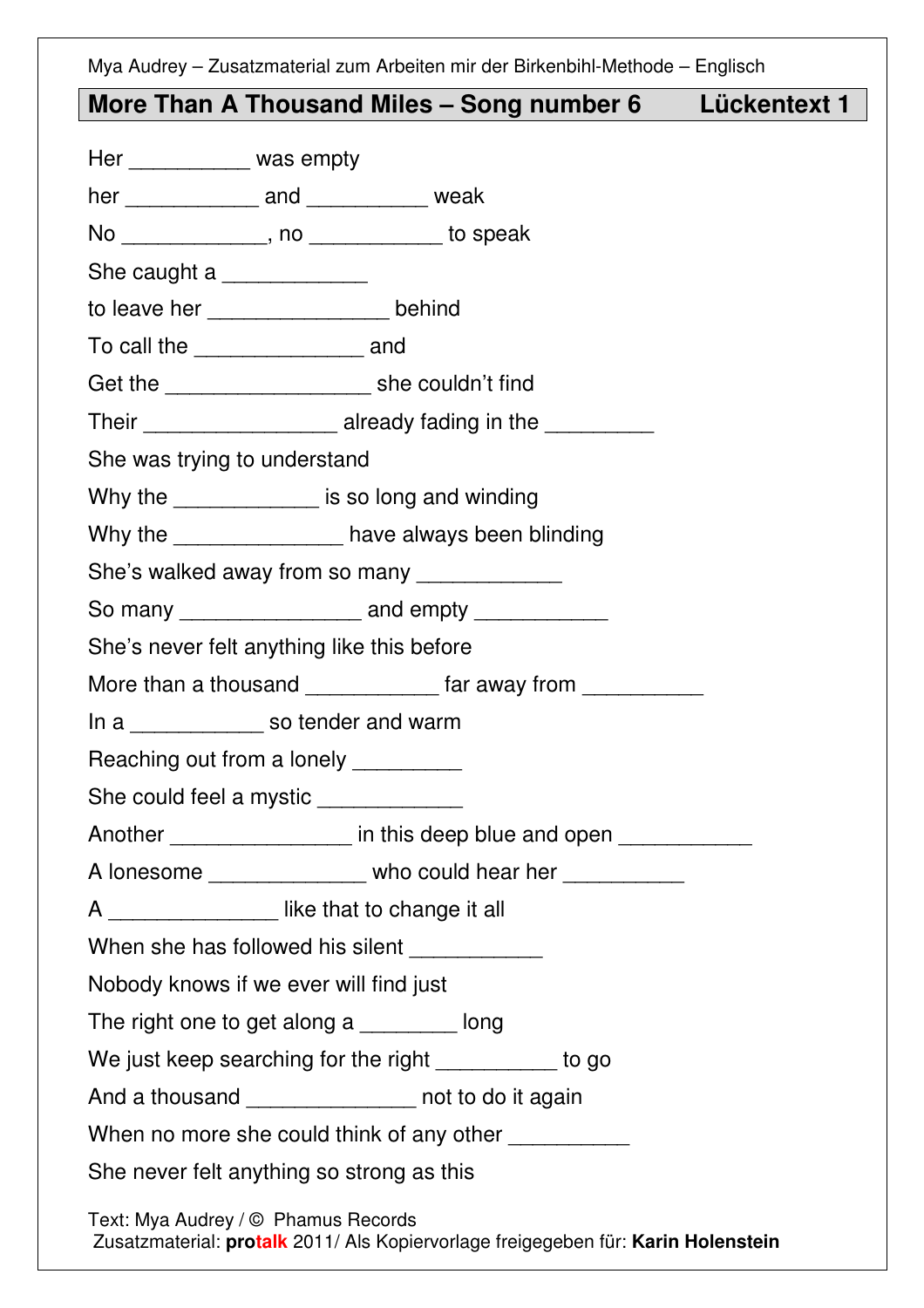### **More Than A Thousand Miles – Song number 6 Lückentext 2**

| Her face ___________ empty       |                                                                                                                                                                                                                                                                                                                                                                                                      |  |
|----------------------------------|------------------------------------------------------------------------------------------------------------------------------------------------------------------------------------------------------------------------------------------------------------------------------------------------------------------------------------------------------------------------------------------------------|--|
| her mind and body weak           |                                                                                                                                                                                                                                                                                                                                                                                                      |  |
|                                  | No words, no reason to ___________                                                                                                                                                                                                                                                                                                                                                                   |  |
|                                  |                                                                                                                                                                                                                                                                                                                                                                                                      |  |
|                                  | to ________________ her worries behind                                                                                                                                                                                                                                                                                                                                                               |  |
| To ________________ the tune and |                                                                                                                                                                                                                                                                                                                                                                                                      |  |
|                                  | __________ the answers she ____________n't _____________                                                                                                                                                                                                                                                                                                                                             |  |
|                                  | Their footsteps already _______________ in the sand                                                                                                                                                                                                                                                                                                                                                  |  |
|                                  |                                                                                                                                                                                                                                                                                                                                                                                                      |  |
|                                  | Why the road _____ so long and winding                                                                                                                                                                                                                                                                                                                                                               |  |
|                                  | Why the lights ______________ always _________________ blinding                                                                                                                                                                                                                                                                                                                                      |  |
|                                  | She'\[\] __________________________ away from so many places                                                                                                                                                                                                                                                                                                                                         |  |
|                                  | So many strangers and empty faces                                                                                                                                                                                                                                                                                                                                                                    |  |
|                                  | She'_____ never _________ anything like this before                                                                                                                                                                                                                                                                                                                                                  |  |
|                                  | More than a thousand miles far away from home                                                                                                                                                                                                                                                                                                                                                        |  |
| In a night so tender and warm    |                                                                                                                                                                                                                                                                                                                                                                                                      |  |
|                                  | ________________________ out from a lonely place                                                                                                                                                                                                                                                                                                                                                     |  |
|                                  |                                                                                                                                                                                                                                                                                                                                                                                                      |  |
|                                  | Another sailor in this deep blue and open sea                                                                                                                                                                                                                                                                                                                                                        |  |
|                                  | A lonesome prayer who _________________________________ her plea                                                                                                                                                                                                                                                                                                                                     |  |
|                                  | A moment like that to _________________ it all                                                                                                                                                                                                                                                                                                                                                       |  |
|                                  |                                                                                                                                                                                                                                                                                                                                                                                                      |  |
|                                  | Nobody ______________ if we ever _________ _______________ just                                                                                                                                                                                                                                                                                                                                      |  |
|                                  | The right one to ______________ along a life long                                                                                                                                                                                                                                                                                                                                                    |  |
|                                  |                                                                                                                                                                                                                                                                                                                                                                                                      |  |
|                                  | And a thousand reasons not to _____ it again                                                                                                                                                                                                                                                                                                                                                         |  |
|                                  | When no more she $\frac{1}{\sqrt{1-\frac{1}{2}}\sqrt{1-\frac{1}{2}}\sqrt{1-\frac{1}{2}}\sqrt{1-\frac{1}{2}}\sqrt{1-\frac{1}{2}}\sqrt{1-\frac{1}{2}}\sqrt{1-\frac{1}{2}}\sqrt{1-\frac{1}{2}}\sqrt{1-\frac{1}{2}}\sqrt{1-\frac{1}{2}}\sqrt{1-\frac{1}{2}}\sqrt{1-\frac{1}{2}}\sqrt{1-\frac{1}{2}}\sqrt{1-\frac{1}{2}}\sqrt{1-\frac{1}{2}}\sqrt{1-\frac{1}{2}}\sqrt{1-\frac{1}{2}}\sqrt{1-\frac{1}{2}}$ |  |
|                                  | She never _________ anything so strong as this                                                                                                                                                                                                                                                                                                                                                       |  |
|                                  | Text: Mya Audrey / © Phamus Records<br>Zusatzmaterial: protalk 2011/ Als Kopiervorlage freigegeben für: Karin Holenstein                                                                                                                                                                                                                                                                             |  |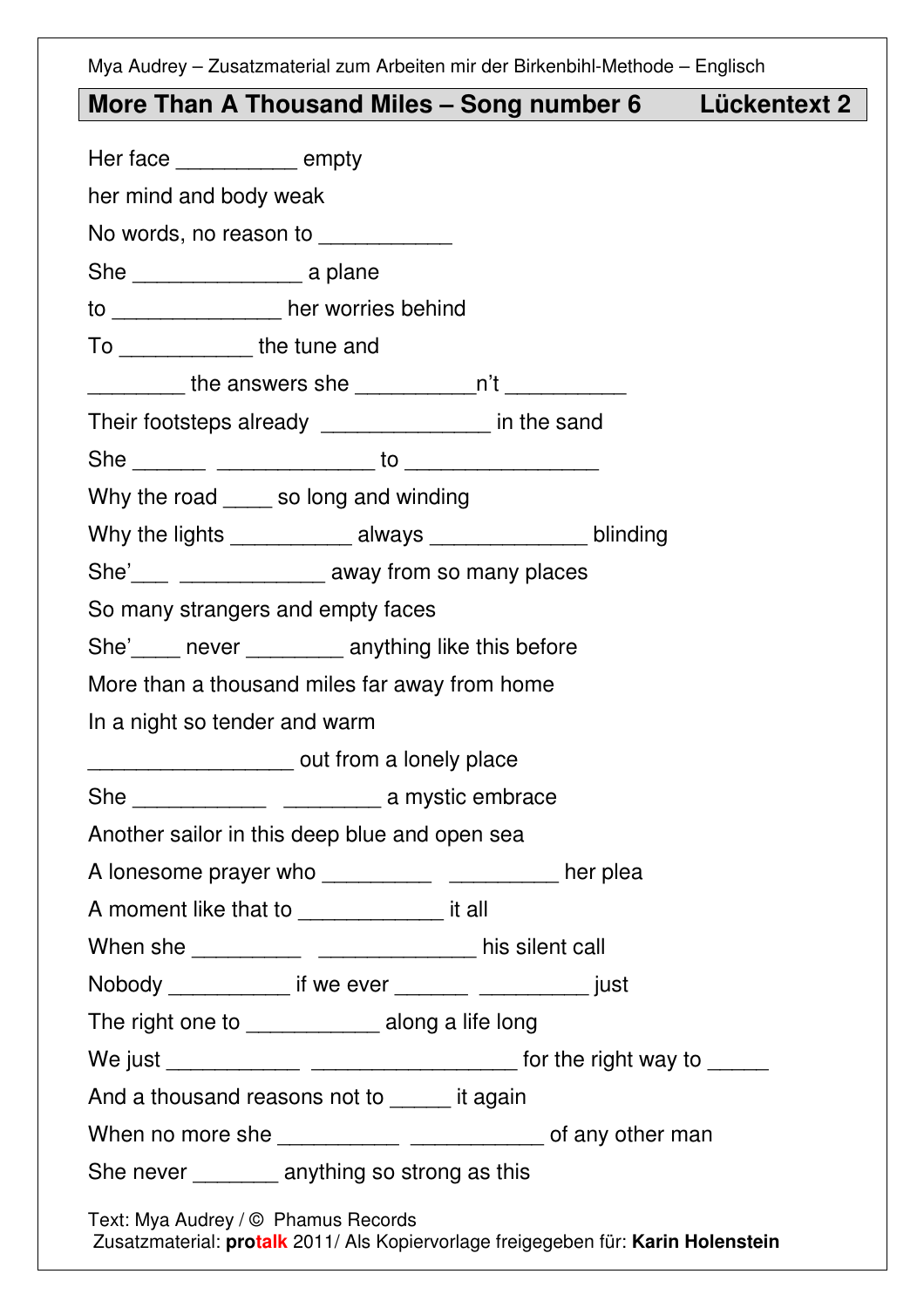# **More Than A Thousand Miles – Song number 6 Lückentext 3**

| Her face was _____________                                      |  |  |
|-----------------------------------------------------------------|--|--|
| her mind and body ______________                                |  |  |
| ________ words, no reason ____ speak                            |  |  |
| She caught ___ plane                                            |  |  |
| to leave __________ worries ______________                      |  |  |
| To call the tune and                                            |  |  |
| Get the answers ___________ couldn't find                       |  |  |
| ___________ footsteps already fading _____ the sand             |  |  |
| She was trying _____ understand                                 |  |  |
|                                                                 |  |  |
|                                                                 |  |  |
| She's walked _____________ from so ____________ places          |  |  |
| So many strangers and _______________ faces                     |  |  |
| She's never felt _____________ like this before                 |  |  |
| More than a _________________ miles far away _________ home     |  |  |
| In a night so ______________ and _____________                  |  |  |
| Reaching __________ from a ______________ place                 |  |  |
| She could feel a _______________ embrace                        |  |  |
| Another sailor in this ___________ blue and ____________ sea    |  |  |
| A ____________________ prayer who could hear _________ plea     |  |  |
| A moment __________that to change _____ all                     |  |  |
| When she has followed his _____________ call                    |  |  |
| Nobody knows if we ___________ will find ___________            |  |  |
| The _______________ one to get ______________ a life __________ |  |  |
| We ________ keep searching for the ________ way to go           |  |  |
| And a thousand reasons _____ to do it _________                 |  |  |
| When no ______________ she could think of any ____________ man  |  |  |
| _____________ never felt anything so ____________ as this       |  |  |
| Text: Mya Audrey / © Phamus Records                             |  |  |

Zusatzmaterial: **protalk** 2011/ Als Kopiervorlage freigegeben für: **Karin Holenstein**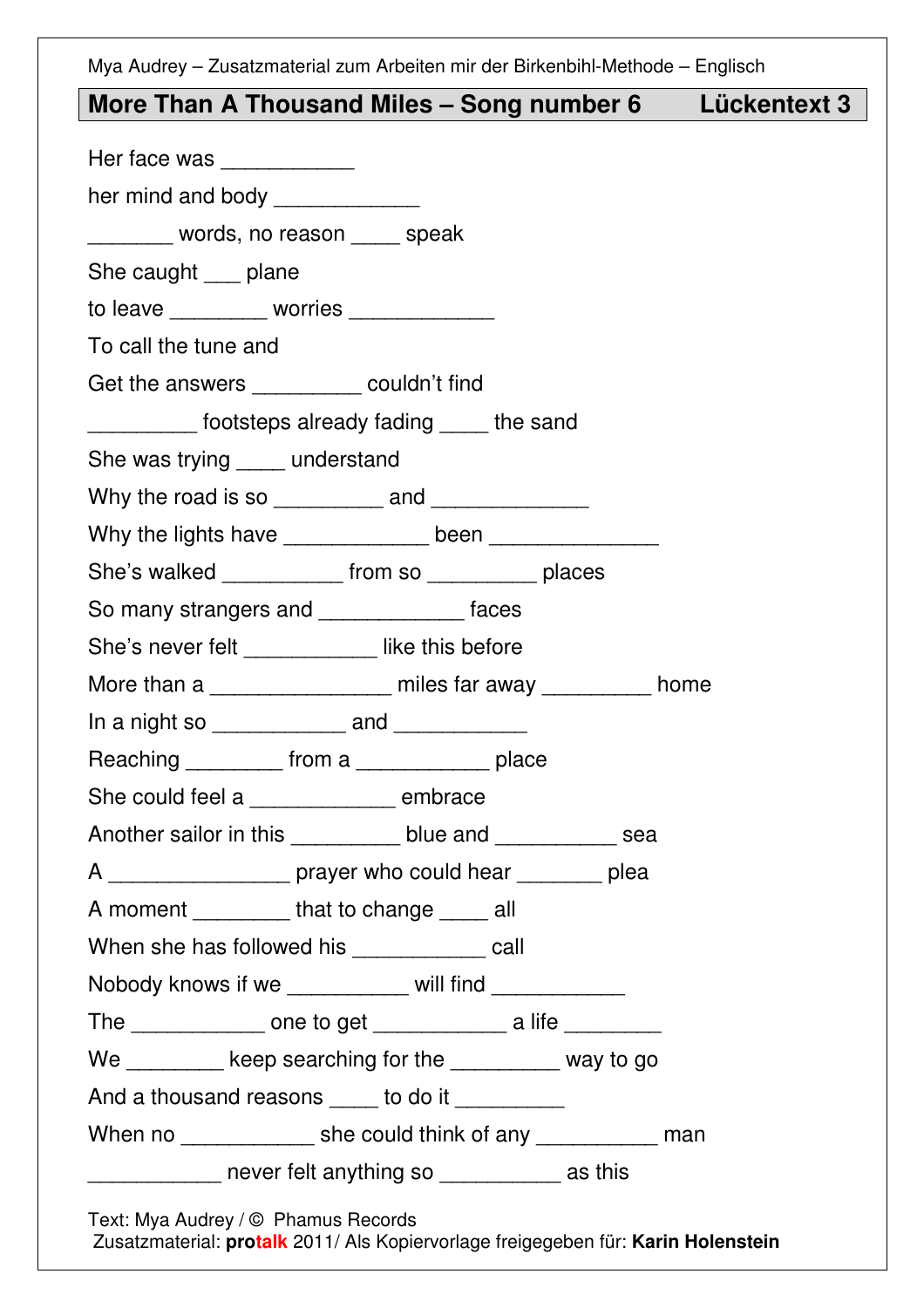### **More Than A Thousand Miles – Song number 6 Rück-Dek.-Übung**

| <b>Ihr</b>      | Gesicht                             |        | war            | leer     |         |           |                 |              |                      |         |                                                                                   |       |
|-----------------|-------------------------------------|--------|----------------|----------|---------|-----------|-----------------|--------------|----------------------|---------|-----------------------------------------------------------------------------------|-------|
| ihr             | Geist<br>und                        |        | Körper         |          |         | schwach   |                 |              |                      |         |                                                                                   |       |
| Keine           |                                     | Worte, |                | kein     |         | Grund     |                 | zu           | sprechen             |         |                                                                                   |       |
| Sie             | fing                                |        | ein            | Flugzeug |         |           |                 |              |                      |         |                                                                                   |       |
| zu              | ihre<br>lassen                      |        | Sorgen         |          | hinter  |           |                 |              |                      |         |                                                                                   |       |
| Zu              | rufen                               |        | das            | Lied     |         | und       |                 |              |                      |         |                                                                                   |       |
| <b>Bekommen</b> |                                     | die    | Anworten       |          |         | sie       |                 | konnte-nicht |                      | finden  |                                                                                   |       |
| <b>Ihre</b>     |                                     |        | Fussspuren     |          | bereits |           |                 | verblassend  |                      | in      | dem                                                                               | Sand  |
| <b>Sie</b>      | war                                 |        | versuchend     |          | zu      | verstehen |                 |              |                      |         |                                                                                   |       |
| Warum           |                                     | die    | <b>Strasse</b> |          | ist     | <b>SO</b> |                 |              | lang und schlängelnd |         |                                                                                   |       |
| Warum           |                                     | die    | Lichter        |          | haben   |           | immer           |              | gewesen              |         | blendend                                                                          |       |
| Sie-hat         |                                     |        | gelaufen       | weg      |         | von       | <b>SO</b>       | vielen       |                      | Plätzen |                                                                                   |       |
| So              | viele                               |        | Fremde         |          | und     |           | leere Gesichter |              |                      |         |                                                                                   |       |
| Sie-hat         | Text: Mya Audrey / © Phamus Records | nie    |                | gefühlt  |         |           | irgendetwas     |              | wie                  | dieses  | Zusatzmaterial: protalk 2011/ Als Kopiervorlage freigegeben für: Karin Holenstein | bevor |